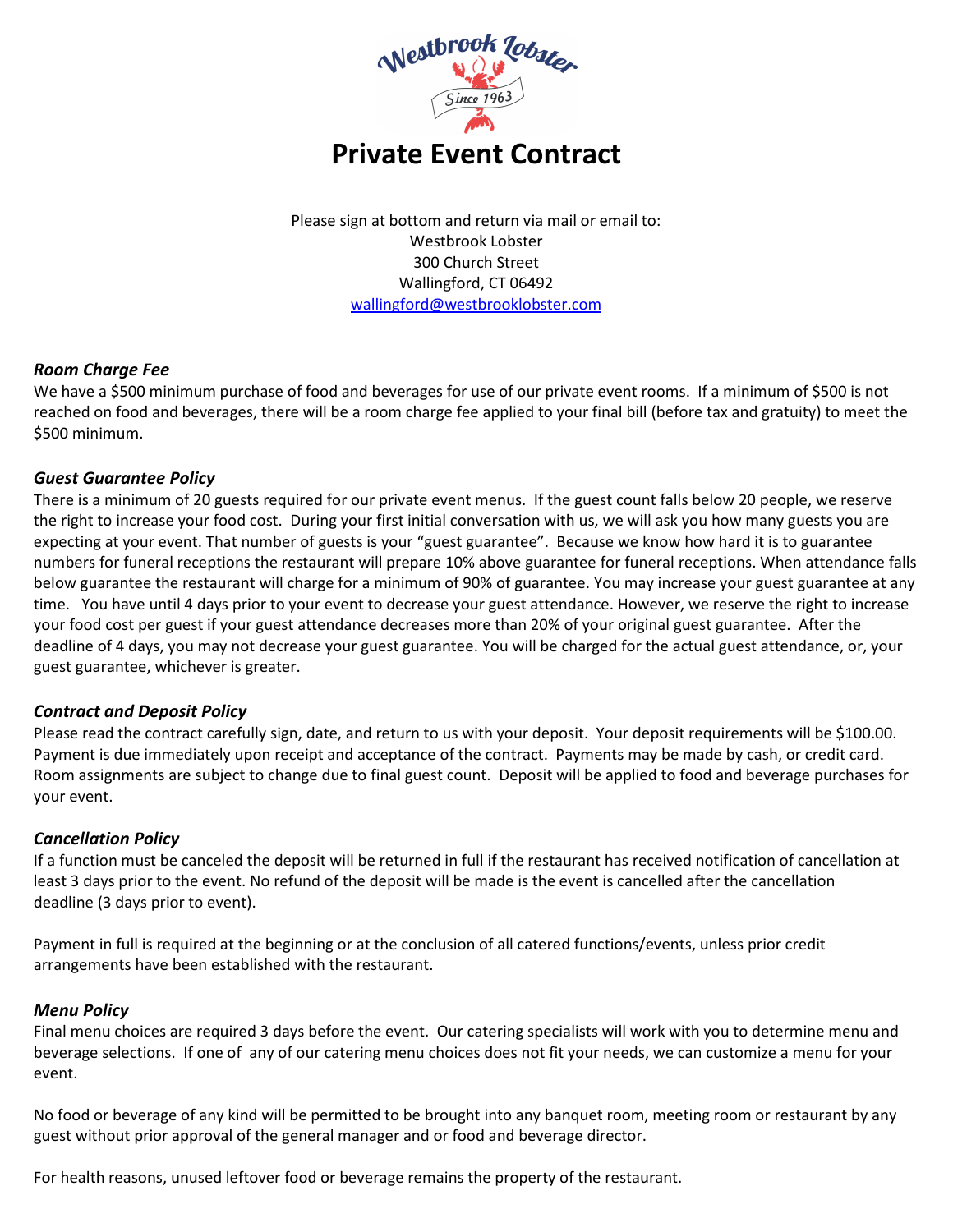## *Damage Policy*

The customer is responsible and shall reimburse the restaurant for any damage, loss or liability incurred to the restaurant by any of the customers, guests or organizations contracted by the customer to provide any services or goods before, during and after the function/event.

# *Decoration Policy*

There is no confetti permitted in any of our private event rooms. Confetti is defined as small bits or streamers of colored paper or plastic made for throwing or decorating. No tacks, nails or tape allowed on any walls, poles, or beams.

Any decorations (table centerpieces, table linens, etc…) must be discussed at least 7 days before your event.

# *Labor Charges*

An 18% gratuity will be added to the final bill.

## *Taxes and Pricing*

Local law requires that sales tax is charged on all items and services provided. The CT Sales Tax of 6.5% will be added to your final bill. If you are tax exempt, your registration number and signed certificate of exemption must be returned with this agreement. If the certificate is not received with the agreement, the client will be responsible for sales tax. All of our prices are subject to change without notice.

### *Bar Service and Event Policy*

No outside beverages are permitted unless approved prior to event. Alcohol and beverage purchases must be discussed prior to your event. We will work with you on a suitable and agreeable beverage arrangement for your guests. Our staff would be happy to assist you with any questions or concerns you may have regarding our compliance with the Alcohol Beverage control Laws. Alcoholic beverages will only be served to persons at least 21 years of age. All patrons are subject to requests to present a valid photo identification card. Alcoholic beverage service will not be provided to those patrons who fail to present a valid form of photo identification We also reserve the right to refuse bar service to any patron we feel has had too much to drink.

*Please reserve \_\_\_\_\_\_\_\_\_\_\_\_\_\_\_ on your calendar for my event. I am aware of and agree to the above mentioned term.*

\_\_\_\_\_\_\_\_\_\_\_\_\_\_\_\_\_\_\_\_\_\_\_\_\_\_\_\_\_\_\_\_\_\_\_\_\_\_\_\_\_ \_\_\_\_\_\_\_\_\_\_\_\_\_\_\_\_\_\_\_\_\_\_\_\_\_

\_\_\_\_\_\_\_\_\_\_\_\_\_\_\_\_\_\_\_\_\_\_\_\_\_\_\_\_\_\_\_\_\_\_\_\_\_\_\_\_ \_\_\_\_\_\_\_\_\_\_\_\_\_\_\_\_\_\_\_\_\_\_\_\_\_\_

| <b>Client Signature</b> | Date |
|-------------------------|------|
|                         |      |

Client Printed Name

Client Email

Client Phone

\_\_\_\_\_\_\_\_\_\_\_\_\_\_\_\_\_\_\_\_\_\_\_\_\_\_\_\_\_\_\_\_\_\_\_\_\_\_\_\_\_

\_\_\_\_\_\_\_\_\_\_\_\_\_\_\_\_\_\_\_\_\_\_\_\_\_\_\_\_\_\_\_\_\_\_\_\_\_\_\_\_\_

\_\_\_\_\_\_\_\_\_\_\_\_\_\_\_\_\_\_\_\_\_\_\_\_\_\_\_\_\_\_\_\_\_\_\_\_\_\_\_\_\_